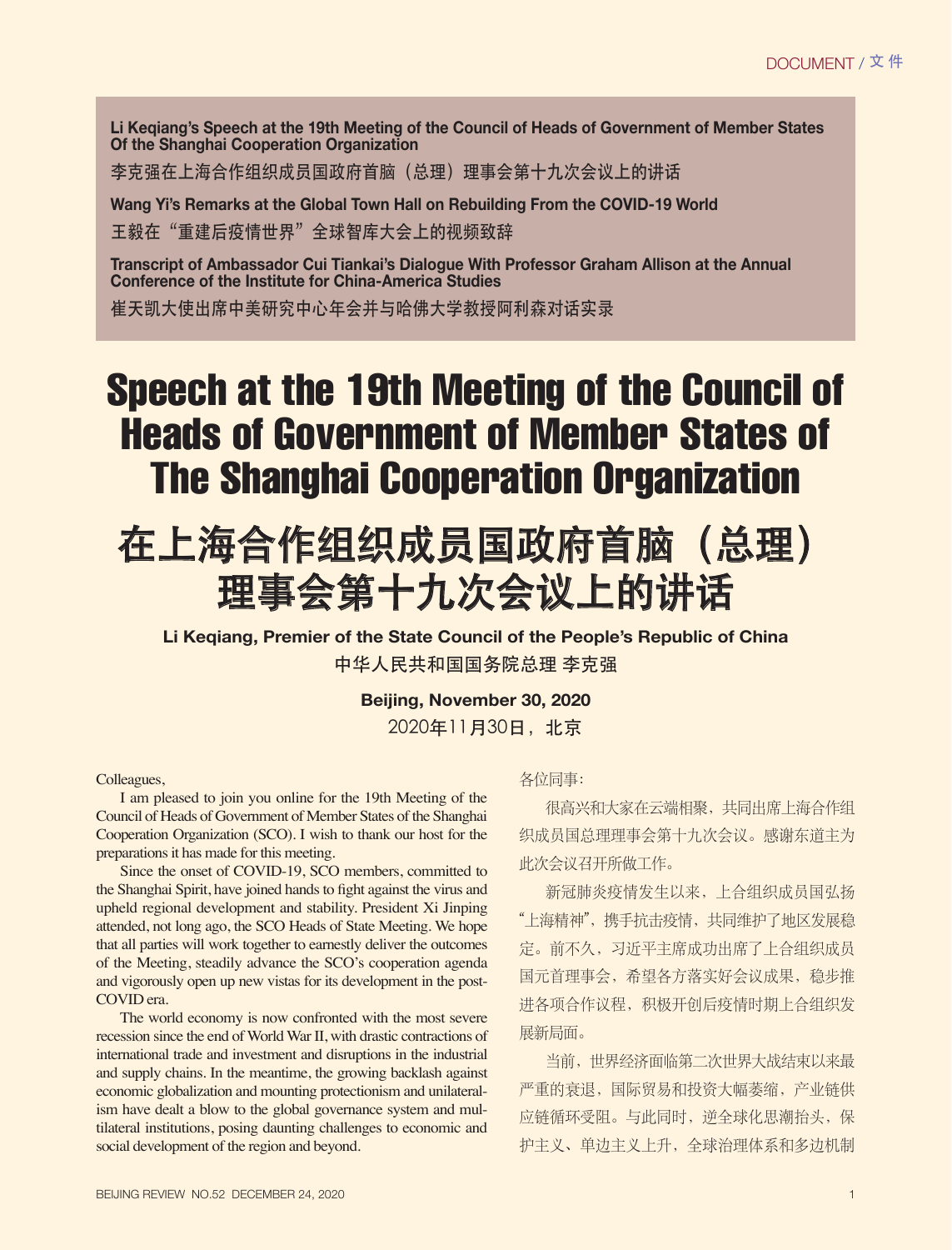With a crisis come both challenges and opportunities. Over the past 19 years since its inception, the SCO has risen to challenges, worked to turn crises into opportunities and maintained a sound and steady momentum of growth no matter how the world around us changes. With strong confidence and concerted efforts, we will be able to overcome the impacts of COVID-19, deepen cooperation in wide-ranging fields and achieve greater progress in SCO development. To this end, I wish to propose the following:

First, we need to actively foster a secure and stable environment for development. With uncertainties and destabilizing factors growing in the region, we need to work together to uphold regional peace and stability.

Joint counter-terrorism exercises must continue to be held in order to forestall sabotages by terrorist, separatist and extremist forces exploiting the pandemic. Institution building must be strengthened, and cooperation on deradicalization carried out to effectively address new threats and challenges such as cyber-terrorism and biosafety, and expand the breadth and depth of SCO cooperation on law enforcement and security. We need to guard against data security risks by implementing the Global Initiative on Data Security and work together to enhance data security governance capabilities. We will also cooperate with Afghanistan by making full use of the SCO-Afghanistan Contact Group to support Afghanistan's national reconciliation process and help it restore stability and development at an early date.

Second, we need to earnestly cement the foundation for integrated development. Promoting integrated and interconnected development in keeping with the general trend of the world economy is a sure path to economic recovery of regional countries. Following the direction set by the renewed Program of Multilateral Trade and Economic Cooperation, we need to leverage our complementarity and further substantiate areas of cooperation so as to set the economy on a recovery course.

Two weeks ago, China and other 14 countries signed the Regional Comprehensive Economic Partnership (RCEP) agreement to establish the world's most promising free trade area with the largest population and the most diverse membership. The RCEP will not only add new impetus to regional development and prosperity, but also serve as an important engine driving global growth. Within the framework of the SCO, we also need to improve liberalization and facilitation of regional trade and investment, and set about putting together institutional arrangements for SCO regional economic cooperation. We will further synergize Belt and Road cooperation with other member states' development strategies and regional cooperation initiatives. The Agreement on International Road Transportation Facilitation must be earnestly implemented, and the formulation of an SCO program for road development accelerated, to promote high-quality connectivity in the region.

While meeting pandemic control requirements, we need to build a regional network of "fast tracks" and "green lanes" to facilitate the flow of people and goods and contribute to economic reopening in our countries. We need to continue to explore viable approaches to the setting-up of an SCO development bank to energize financial cooperation under the SCO. Cooperation models for modern agriculture will be explored, and farm produce trade expanded to ensure food security in regional countries. China hopes to step up cooperation with other parties in trade in services and share the benefits of its growth. China will publish 受到冲击,国际地区经济社会发展面临严峻挑战。

危机带来挑战, 也催生机遇。上合组织成立19 年来,无论国际风云如何变幻,始终迎难而上,努 力化危为机, 保持健康稳定发展势头。只要我们坚 定信心, 精诚团结, 就一定能够克服疫情等因素 影响, 不断深化各领域合作, 实现上合组织更好发 展。我愿提出几点建议:

一是着力营造安全稳定的发展环境。当前, 地区 形势中不稳定不确定因素增多,我们要共同努力维 护地区和平与稳定。

要继续开展联合反恐演习,严防"三股势力"借疫 生乱。加强机制建设,开展去极端化合作,有效应 对网络恐怖主义、生物安全等新威胁新挑战,不断 拓展上合组织执法安全合作广度和深度。防范数据 安全风险, 推动落实《全球数据安全倡议》, 共同 提升数据安全治理能力。充分利用"上合组织-阿富 汗联络组"平台同阿方开展合作, 支持阿富汗民族和 解进程,帮助阿富汗早日实现稳定和发展。

二是着力巩固融合发展的坚实基础。把握世界经 济大方向, 坚持融合联动发展, 是促进地区各国经 济复苏的必由之路。我们要根据上合组织新版多边 经贸合作纲要确定的方向, 发挥互补优势, 充实合 作内涵, 推动经济走向恢复。

不久前,包括中国在内的15个国家共同签署了区 域全面经济伙伴关系协定(RCEP), 建立了世界上 人口最多、成员结构最多元、发展潜力最大的自贸 区, 不仅将为促进地区的发展繁荣增添新动能, 也 将成为拉动全球增长的重要引擎。我们也要充分依 托上合组织平台, 提升本地区贸易投资自由化便利 化水平, 着手建立上合组织区域经济合作制度性安 排。继续深化共建"一带一路"倡议同各国发展战略和 区域合作倡议相衔接, 落实好成员国政府间国际道 路运输便利化协定, 抓紧制定公路合作文件, 推动 地区高质量互联互通。结合疫情防控常态化要求, 建设好地区"快捷通道"和"绿色通道"网络, 助力各国 复工复产。继续探讨建立上合组织开发银行的可行 方案, 激活上合组织金融合作。探索现代农业合作 模式,拓展农产品贸易,保障地区国家粮食安全。 中方愿同各方加强服务贸易发展对接, 共享服务贸